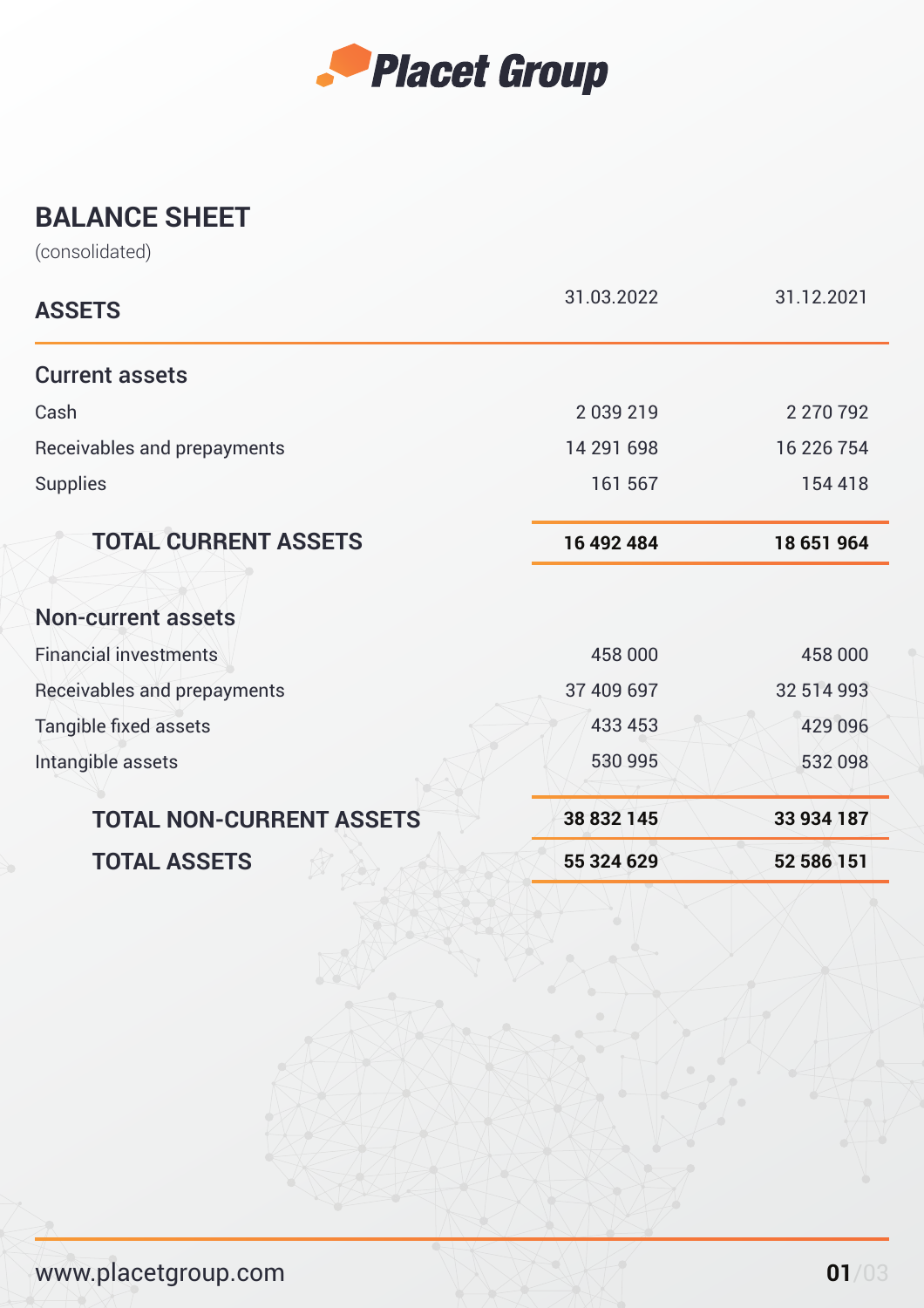

## **LIABILITIES AND EQUITY**

| <b>LIABILITIES</b>                   | 31.03.2022 | 31.12.2021    |
|--------------------------------------|------------|---------------|
| <b>Current liabilities</b>           |            |               |
| Loan liabilities                     | 14 034 663 | 13 629 811    |
| Payables and prepayments             | 2774265    | 2746513       |
| Short-term provisions                | 380 118    | 320 068       |
| <b>TOTAL CURRENT LIABILITIES</b>     | 17 189 046 | 16 696 392    |
| <b>Non-current liabilities</b>       |            |               |
| Loan liabilities                     | 11 670 577 | 10 140 862    |
| <b>TOTAL NON-CURRENT LIABILITIES</b> | 11 670 577 | 10 140 862    |
| <b>TOTAL LIABILITIES</b>             | 28 859 623 | 26 837 254    |
| <b>EQUITY</b>                        |            |               |
| <b>Issued capital</b>                | 5700000    | 5700000       |
| Agio                                 | 65829      | 65829         |
| Unrealized exchange differences      | 64 589     | 85 851        |
| Retained earnings (loss)             | 49 877 217 | 16 448 743    |
| Annual period profit (loss)          | 757 371    | 3 4 2 8 4 7 4 |
| <b>TOTAL LONG-TERM LIABILITIES</b>   | 26 465 006 | 25 728 897    |
| <b>TOTAL LIABILITIES</b>             | 55 324 629 | 52 566 151    |